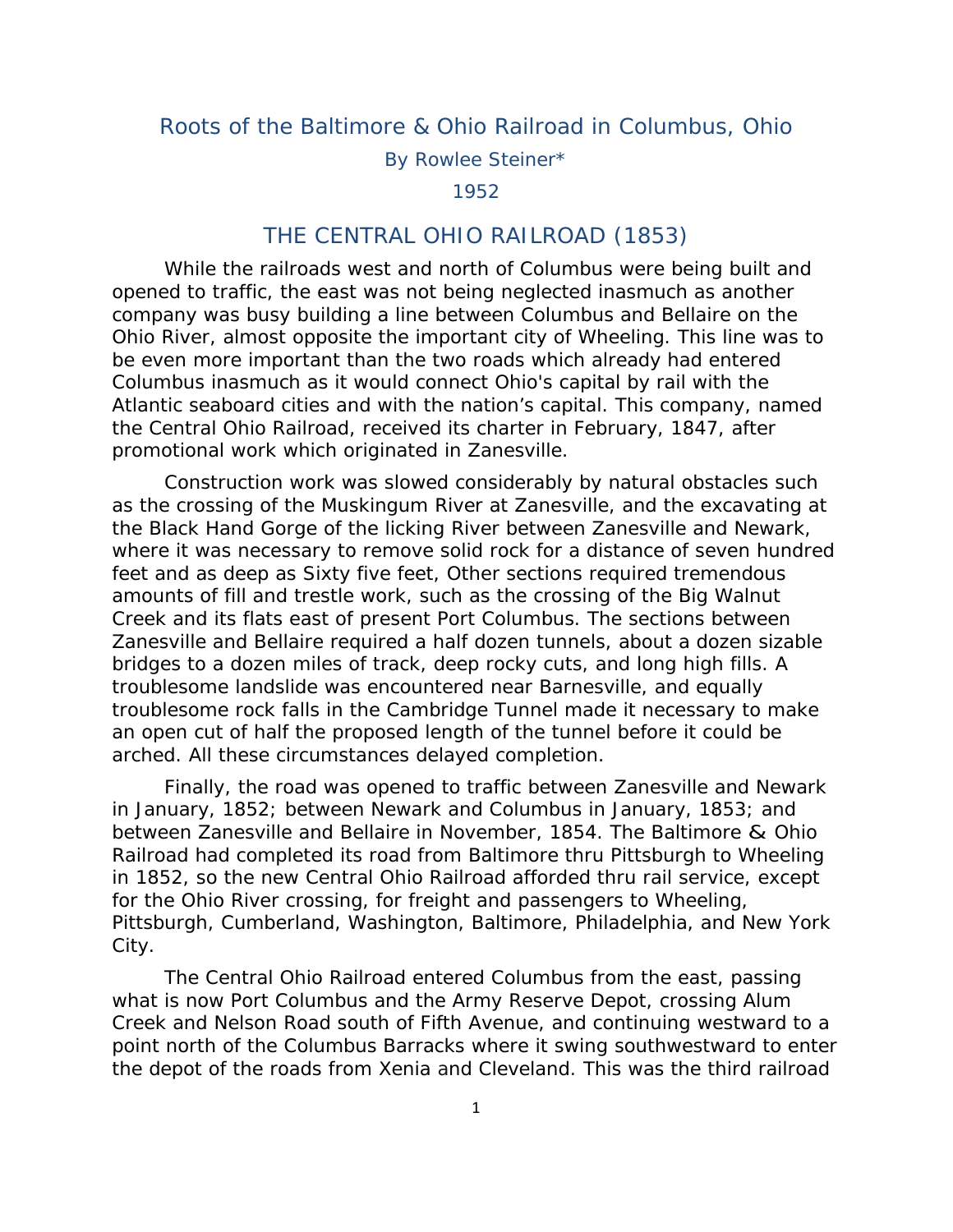to enter Columbus.

Although opened to traffic, the new railroad was severely troubled. Its unballasted roadbed caused numerous derailments, damage to rolling stock, and disruption to schedules. Its lack of adequate passing sidings caused additional lateness of trains. Its rolling stock was insufficient to handle the business offered, and proper facilities for maintenance and repairs were not available. Consequently the road soon went into disrepute. It seemed impossible to correct the condition - for financial reasons. Construction and equipment costs were almost double the estimates, the company was undercapitalized for such a situation, a large floating debt was contracted, and failure to pay its obligations at maturity caused many complaints.

 The road struggled along, paying indebtedness here and there from its revenue income, until 1857, when it went into receivership. The Baltimore & Ohio acquired an interest in the road and supported its operation during the Civil War. It remained in this condition until December, 1865, during which time its revenue increased quite substantially, much of the increase being the result of material transported during the war.

 In November, 1866, the property was leased to the Baltimore & Ohio Railroad, which immediately started a program of improvements on its new property, including the construction of a stone and steel bridge across the Ohio River at Bellaire, which was opened in 1871. The Baltimore & Ohio Railroad [in 1952] still operates this road between Columbus and the Ohio River, although its operation between Columbus and Newark is shared by the Pennsylvania Railroad, as we shall read later.

## THE COLUMBUS & CINCINNATI MIDLAND RAILROAD (1884)

 In 1884, a railroad known as the Columbus & Cincinnati Midland was completed and opened to traffic between the west side of Columbus and the town of Midland which is located in Clinton County forty-five miles east of Cincinnati. The new road connected at Midland with the Parkersburg-Cincinnati line of the Baltimore & Ohio.

 Construction of the Midland route was sponsored by the Baltimore & Ohio which assumed operation of the new line shortly after its completion. Inasmuch as the Baltimore & Ohio already was operating a line from Pittsburgh to Columbus, the new road provided the pioneer line with a thru route from Pittsburgh thru Columbus and Midland to Cincinnati. Incidentally this was the third road to operate between Columbus and Cincinnati, the other two being the Little Miami and the Big Four Route.